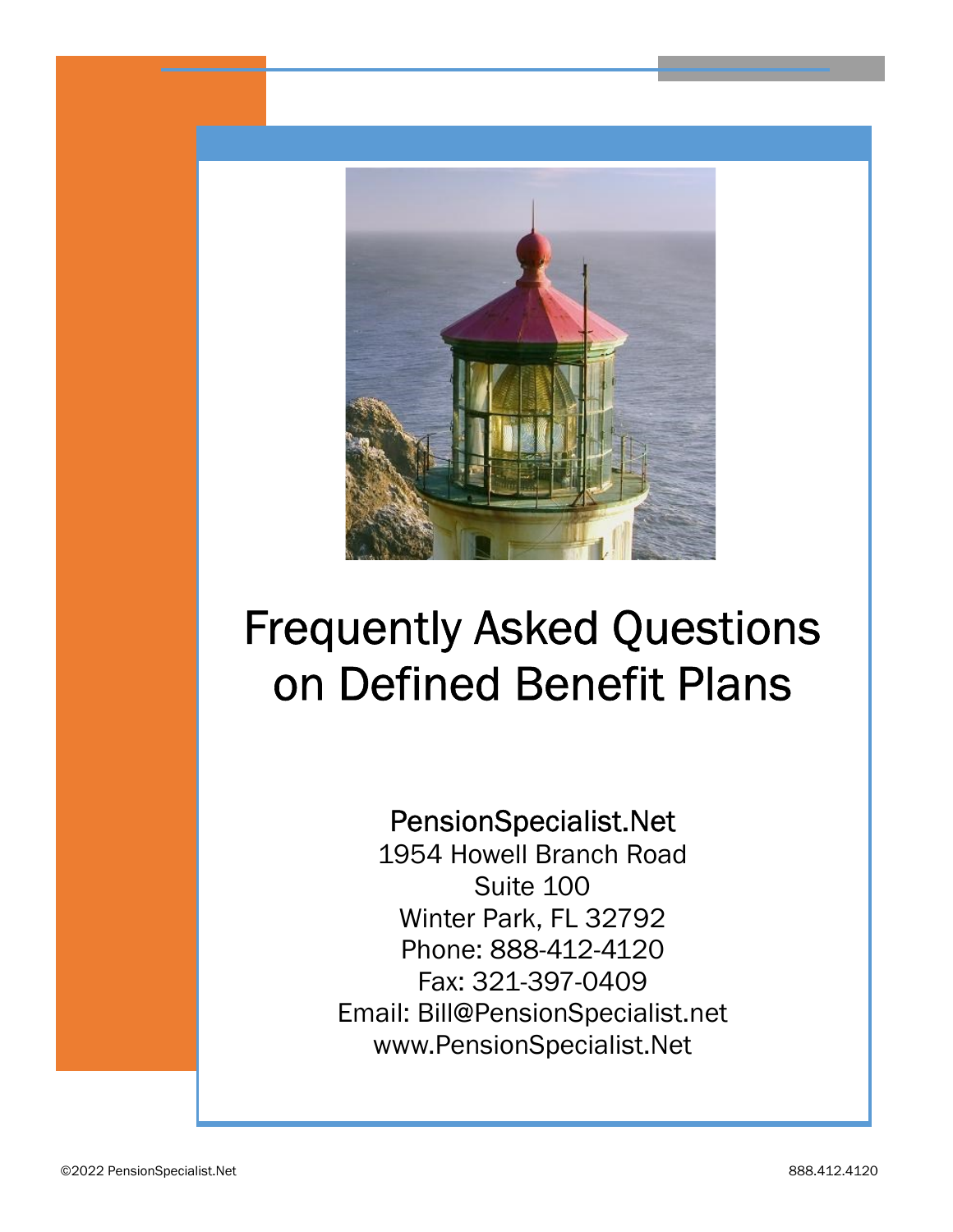# Defined Benefit Plans

# I. Basics

#### A. What is a Defined Benefit Plan?

A pension plan that provides for retirement income that is stated as a percentage of one's annual earned income.

#### B. Who may sponsor a Defined Benefit Plan?

Any established business entity such as a Corporation, Sole Proprietor, or Partnership seeking to maximize tax deductions and provide a substantial retirement benefit for owners and other long-term quality employees.

#### C. Could all employers benefit from a Defined Benefit Plan?

No. The Defined Benefit Plan is most advantageous for small stable business owners who are age 45 and over with 15 or fewer employees.

#### D. If a sponsor has another plan in place can he/she still adopt a Defined Benefit Plan?

 Usually yes. How this is achieved will depend on the current plan type. Talk to us about current plan specifics.

#### E. How does a Defined Benefit Plan work?

One's retirement benefit is expressed as a percentage of annual income. The maximum benefit is 100% of annual earned income, not to exceed \$245,000 (2022) per year.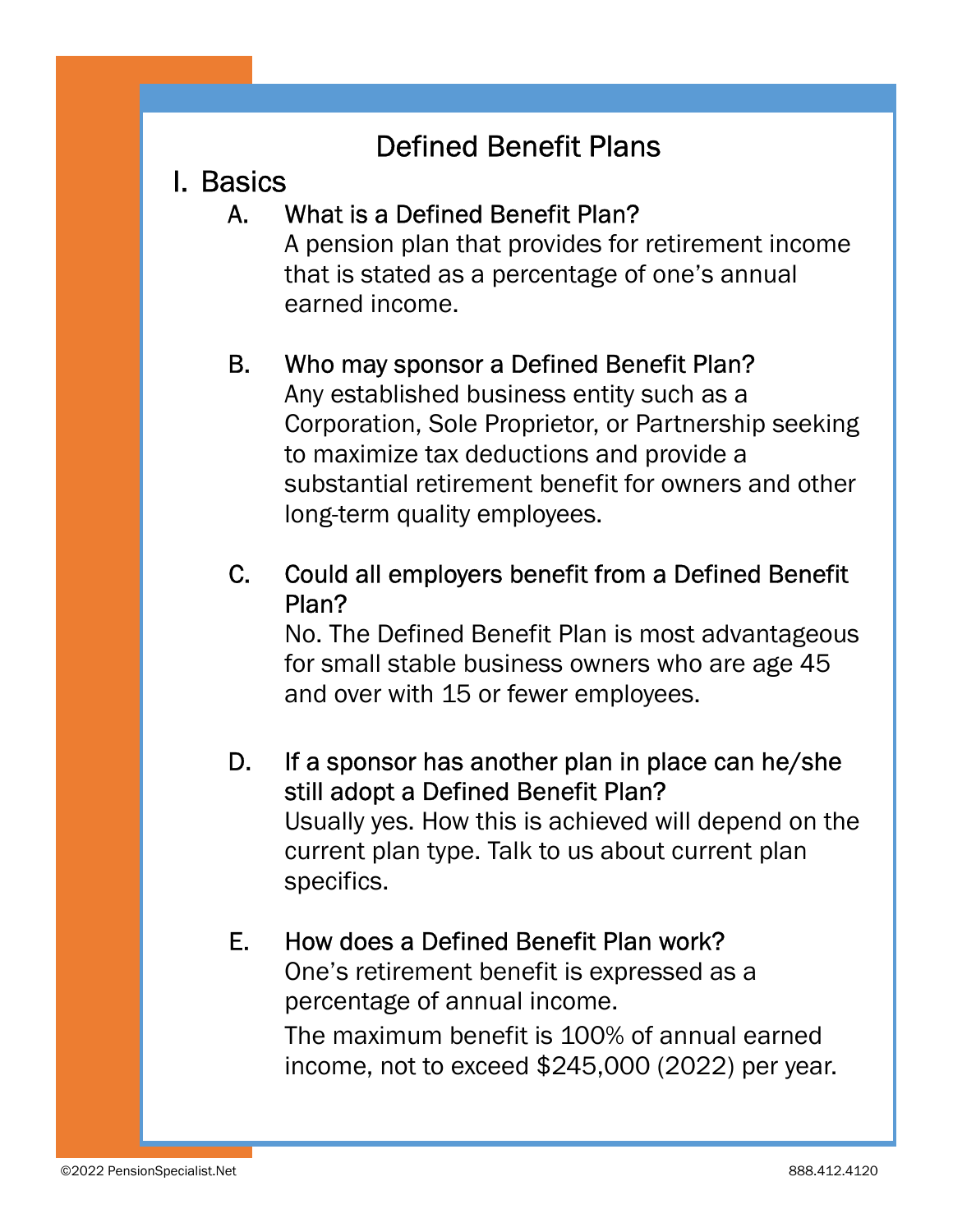This benefit is indexed for inflation in \$5,000 increments.

Benefits are funded over the working life of the participating employee with annual tax deductible contributions from the employer.

At retirement, the monies accumulated can be rolled over to one's IRA account without taxation (until withdrawn from the IRA), taken in cash (a taxable event), or taken as monthly income for life (taxed as ordinary income as received).

#### F. Does the IRS approve of these plans?

Yes. Our firm, Pension Services, Inc., will file the plan, along with all other required documents, with the Internal Revenue Service. A favorable determination letter is issued directly to the plan sponsor by the Internal Revenue Service.

#### G. Is an Enrolled Actuary required?

Yes, for Traditional Defined Benefit Plans an Enrolled Actuary is required to ensure all plans are designed and administered within the statutory requirements.

# II. Requirements

#### A. What requirements must a plan meet to qualify?

Plans must be adequately funded. A Defined Benefit Plan must provide a "definitely determinable benefit." Therefore, a Defined Benefit Plan expresses the ultimate benefit as a percentage of "final compensation."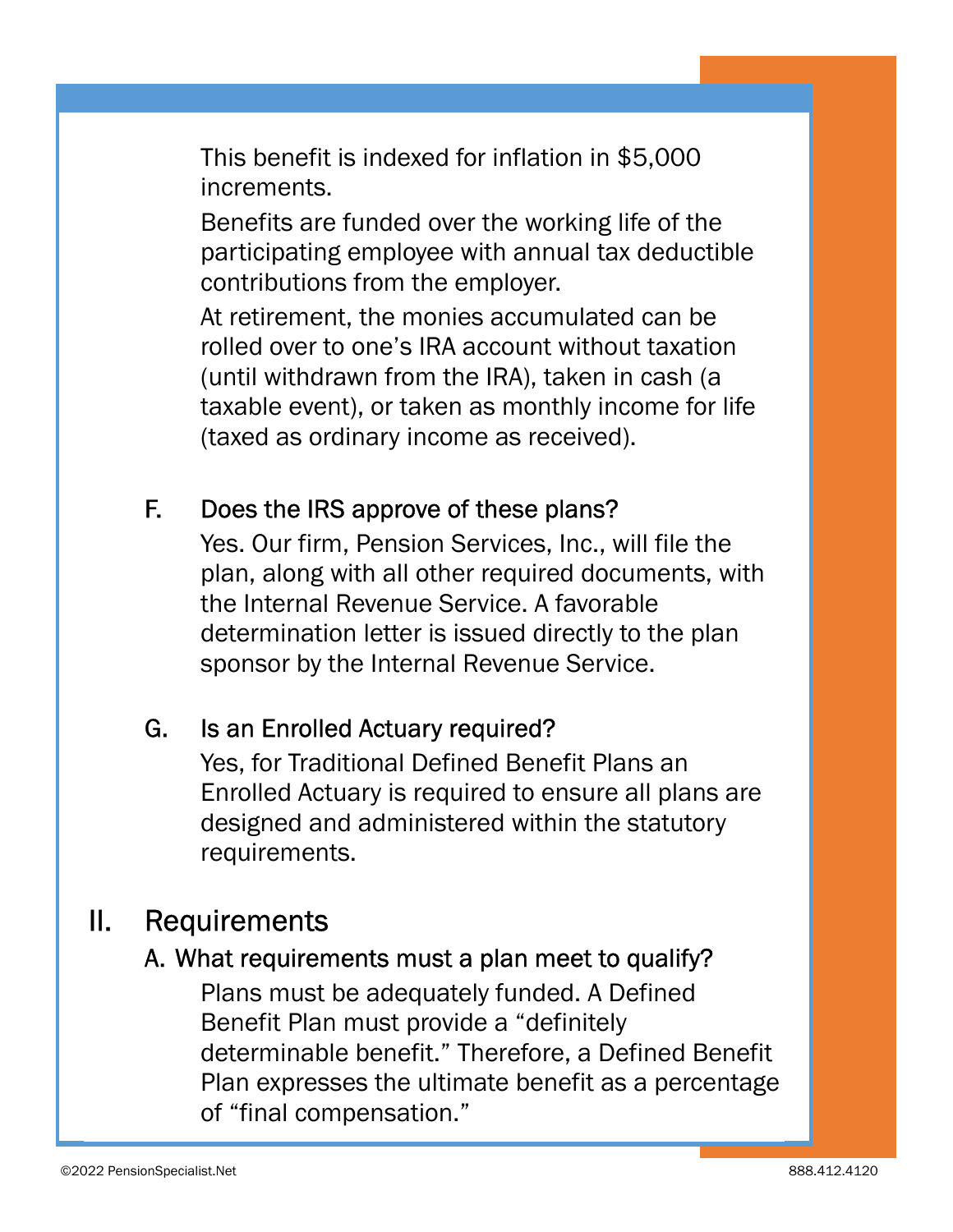B. What investments are allowed in Defined Benefit Plans?

Typical investments are permissible: stocks, bonds, life insurance, mutual funds, REITS, Government Securities – in essence market-based investments. The trustees may invest in any of these permissible assets.

Certain investments are prohibited by law. These are known as Prohibited Transactions. For example, one may not purchase a house for the trustee, plan sponsor or any participant in which to live; one may not purchase a building for the sponsoring employer's business; one cannot invest in stock of the sponsoring employer (unless publicly traded); nor can trustees invest in "collectibles" such as coins, stamps, artwork, etc.

#### C. Do the Affiliated and Control Group Rules of IRC §414 apply?

Yes. It is very important we be made aware of any and all companies the employer has an interest in, no matter how obscure. These details have particular importance to the ongoing qualification of the plan.

#### III. Costs

A. Who bears the cost of a Defined Benefit Plan? The sponsoring business entity covers the set-up and annual administration fees and makes all contributions to the plan.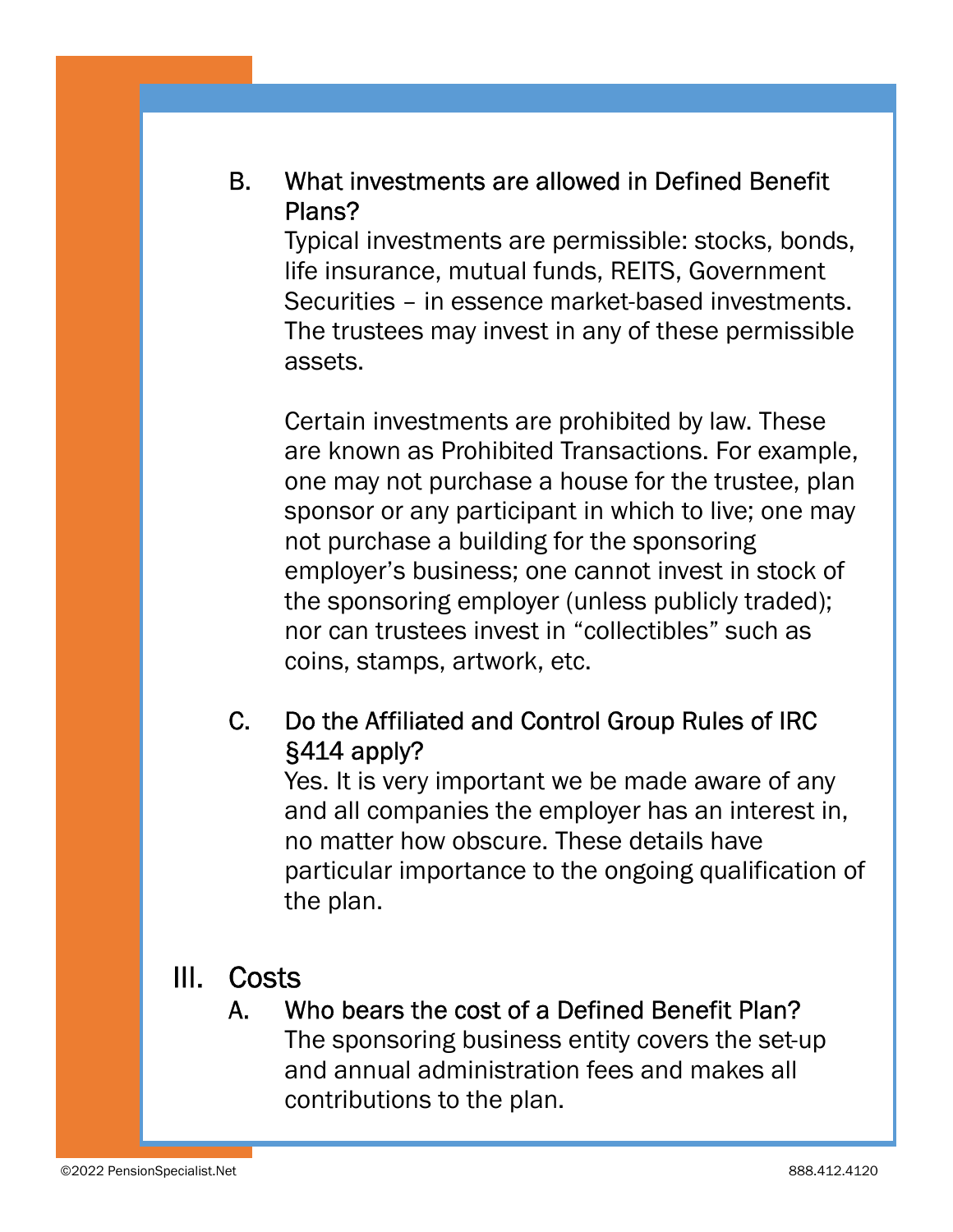#### B. The check for the plan contribution is made payable to whom?

The Defined Benefit Plan itself. The trustee opens an account in the name of the plan at a financial institution. The sponsoring employer deposits the contribution to that account.

#### C. Is there any cost to the employees?

The Defined Benefit Plan cost is borne solely by the employer.

#### IV. Tax Benefits

#### A. Are the contributions tax-deductible?

Yes. The employer's contributions are tax-deductible for the sponsoring employer and the contribution for employees' benefits are tax-deferred to the employee.

#### B. Are administration fees tax-deductible?

Administration fees are deductible expenses. In addition, the IRS allows a tax credit of 50% of the start-up costs (not to exceed \$500).

#### C. Is there a tax on the asset growth in the plan? No. All accumulations grow tax-free.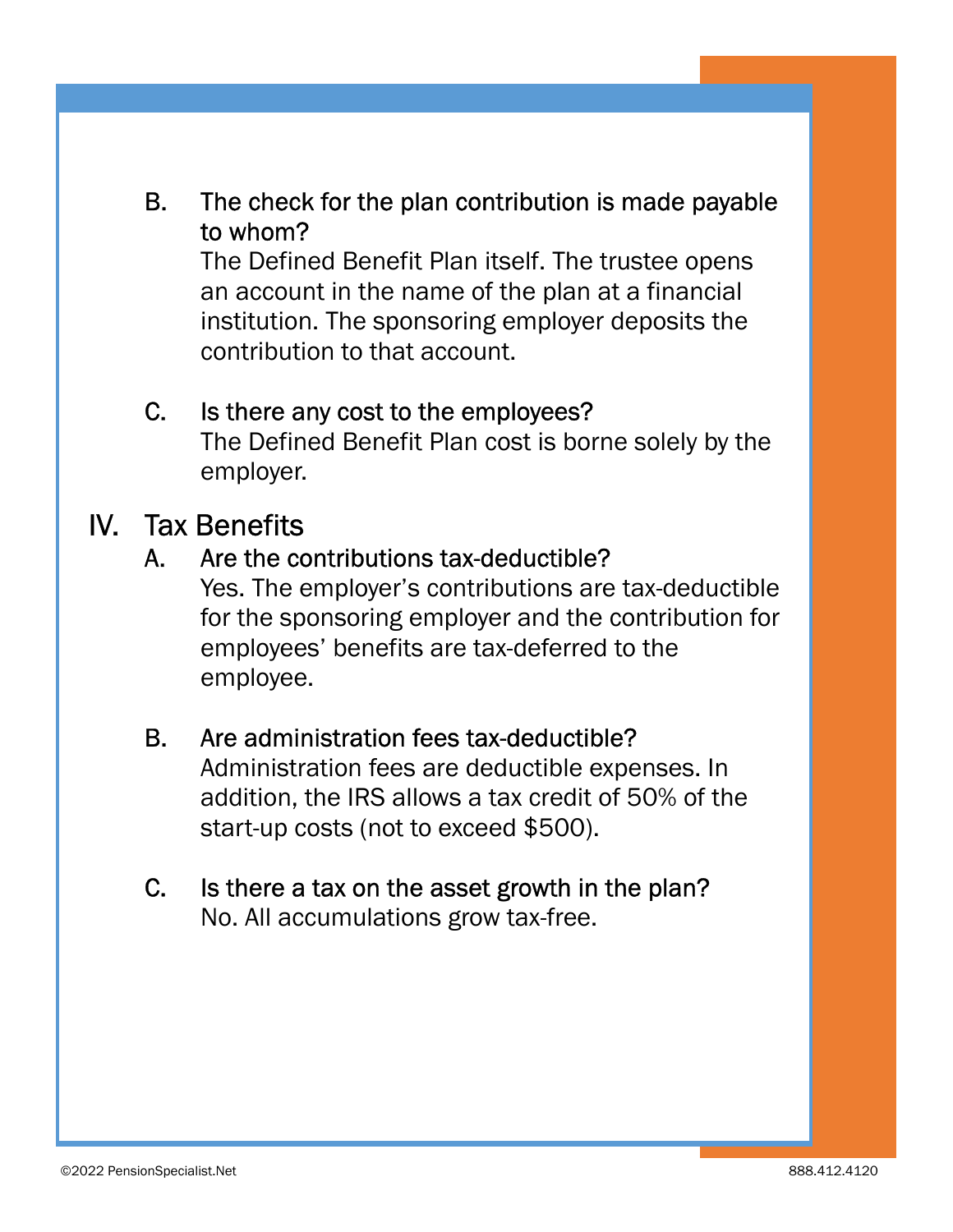# V. Funding

## A. What is the maximum a "typical client" can put away?

This varies based on the client's age and Normal Retirement Date (NRD). However, due to the funding assumptions mentioned earlier, contributions may be up to six times more than in a defined contribution plan.

#### B. Can I design a plan to target at a certain contribution level?

Yes. Contributions can be made at whatever rate you are comfortable with, within the funding guidelines prescribed by law. This is an important aspect of the initial illustration. Be sure to mention this goal when discussing the plan design and objectives.

#### C. If there is a "bad year" in the business, can one skip a year of funding?

No. However the plan can be amended in future years to reduce funding levels.

#### D. How are the contributions for a Defined Benefit Plan determined?

Using actuarial assumptions we know how much is needed to provide the promised benefit at retirement (target). The number of years to normal retirement age (NRA) is figured, and working backward with the assumed interest rates, the annual level contribution needed to reach the target at retirement is determined.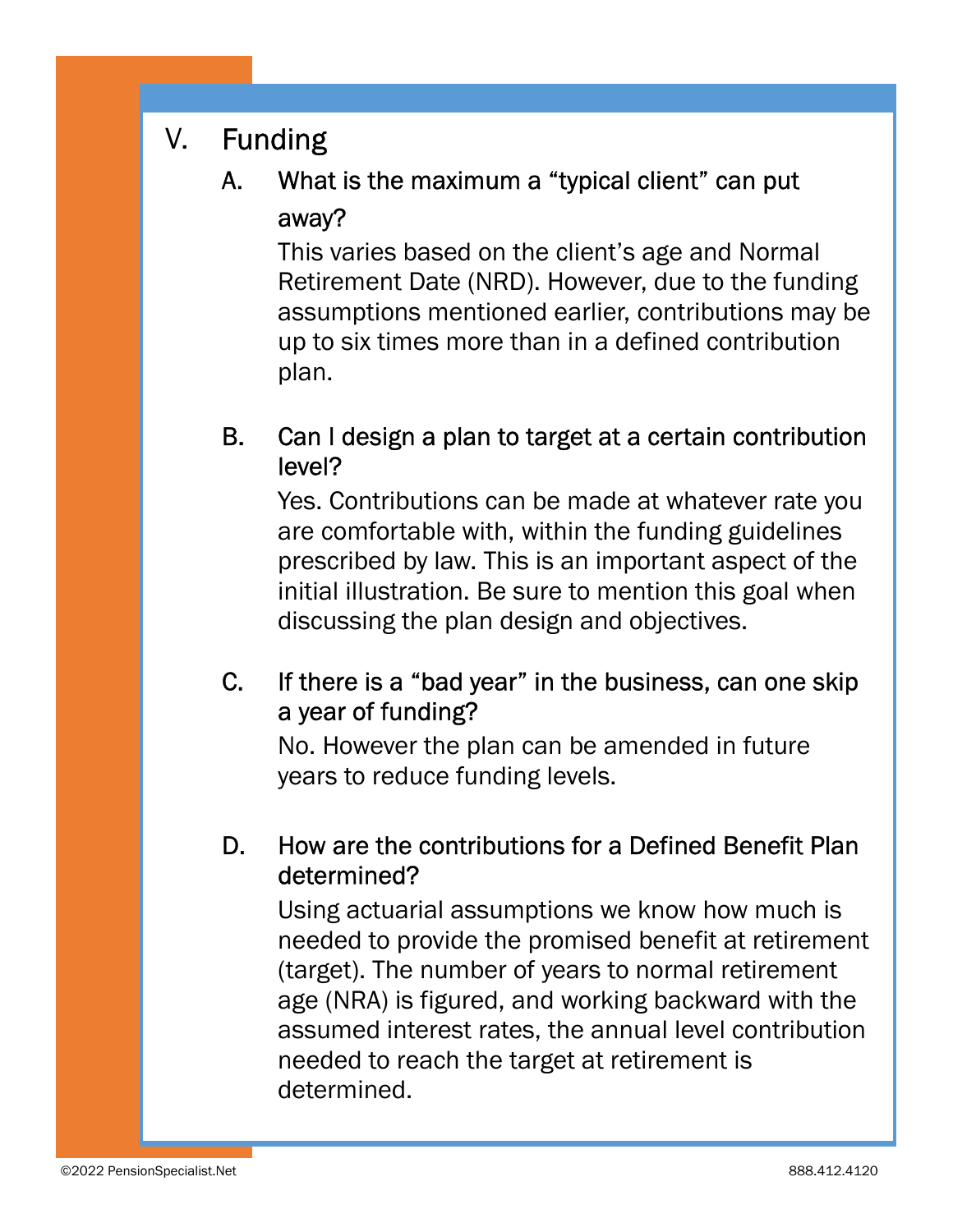# VI. Distributable benefits

#### A. At retirement, what happens to any life insurance benefit in the plan?

The participant may elect to continue the permanent life insurance benefit after retirement by buying it for its cash value, or the policy can be surrendered by the plan for its cash value. Another option is to have the policy distributed directly to the client as part of his benefit. The cash surrender value of the policy will be taxable to the recipient in the year the policy is distributed.

#### B. What happens if someone dies while an active plan participant?

This is an important reason why the plan has life insurance benefits. The beneficiary receives the difference between the policy's cash value and the total death benefit income tax free. The portion of the death benefit equal to the cash value minus the PS-58 costs paid for the "current economic benefit" is taxed as ordinary income. The invested monies are distributed to the beneficiary. Taxes are generally due at the time of distribution unless rolled to an IRA account.